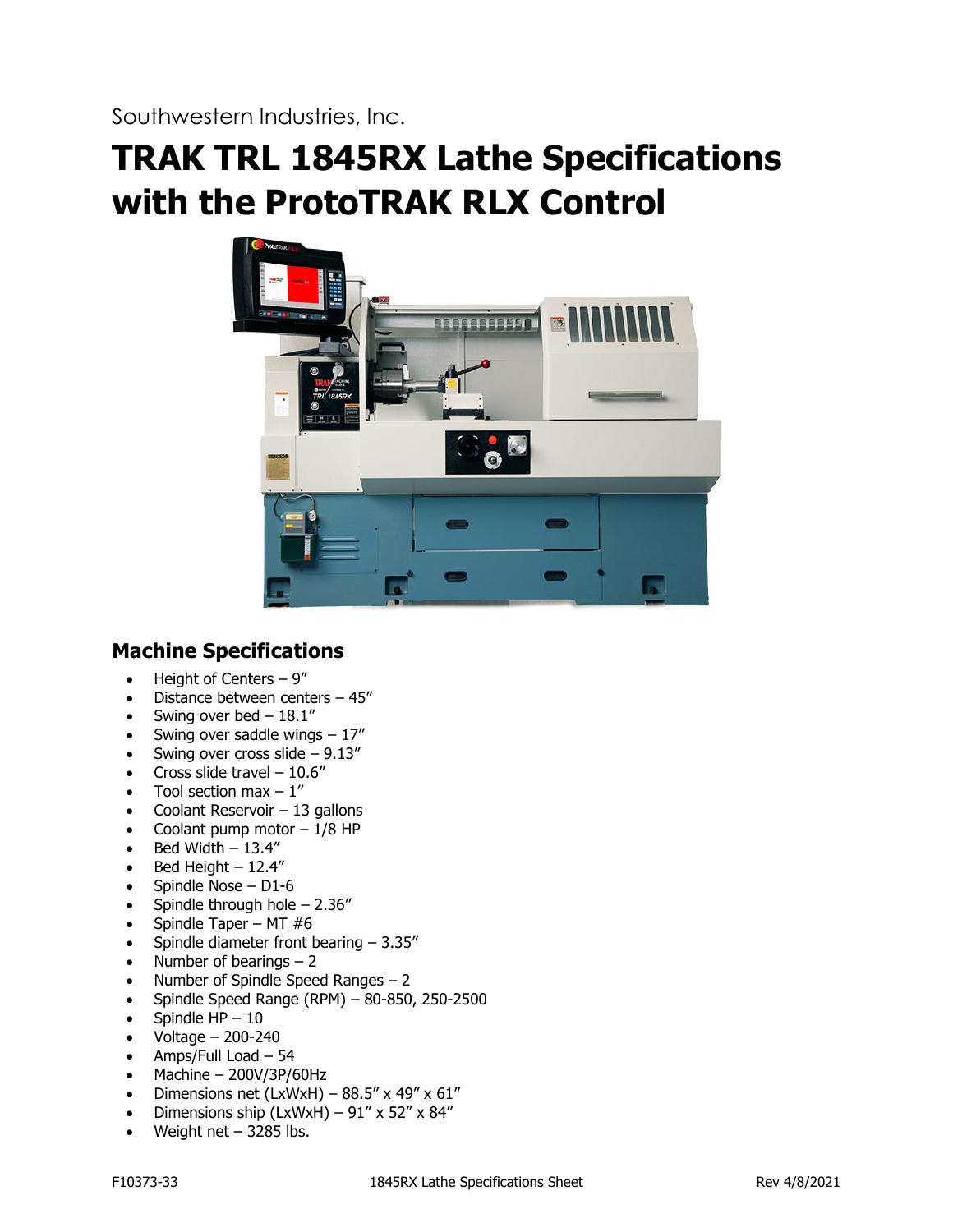- Weight ship  $-3800$  lbs.
- Tail stock quill travel  $-6"$
- Quill diameter 2.56"
- Quill taper hole MT  $#4$
- Dynamic spindle motor brake
- Way surface hardness 480-560 HB
- Quiet operation
- Dual sliding doors to control chips and coolant with one removable door
- Meehanite cast monolithic base
- Heavy ribbed base construction
- Bedways hardened and ground
- Sliding surfaces Turcite coated
- Dovetails on cross slide, V-ways on saddle
- Adjustable saddle gibs
- Maximum rapid  $-$  400 ipm on z-axis

# **ProtoTRAK RLX System Specifications**

# **Pendant Control Hardware**

- Two-axis CNC, two-axis DRO
- Electronic Handwheels for manual operation
- 15.6" LCD with Touchscreen
- Intel® 2.0 GHz processor
- 4 GB Ram
- At least 32GB of mSATA SSD
- 5 USB connectors
- 2 Ethernet Ports (1 for user and 1 for control system)
- Override of program feedrate
- Override of spindle speed
- LED status lights built into run panel
- E-stop
- Spindle Control (FWD, REV, OFF)
- Feed STOP and GO
- Fine vs Course EHW resolution control
- Accessory button to control coolant and AUTO mode in RUN mode
- Power Reset Button
- Jogstick for convenient jog

#### **Computer Module Control Hardware**

- $\bullet$  2 axis motor control  $-$  X and Z axis, Axis to control CNC Turret
- 14 inputs
- 9 outputs

#### **Software Features – General Operation**

- Clear, uncluttered screen display
- Prompted data inputs
- English language no codes
- Soft keys change within context
- Windows® operating system
- Color graphics with adjustable views
- Gestures for pan, zoom, rotate
- Inch/mm selectable
- Convenient modes of operation
- Networking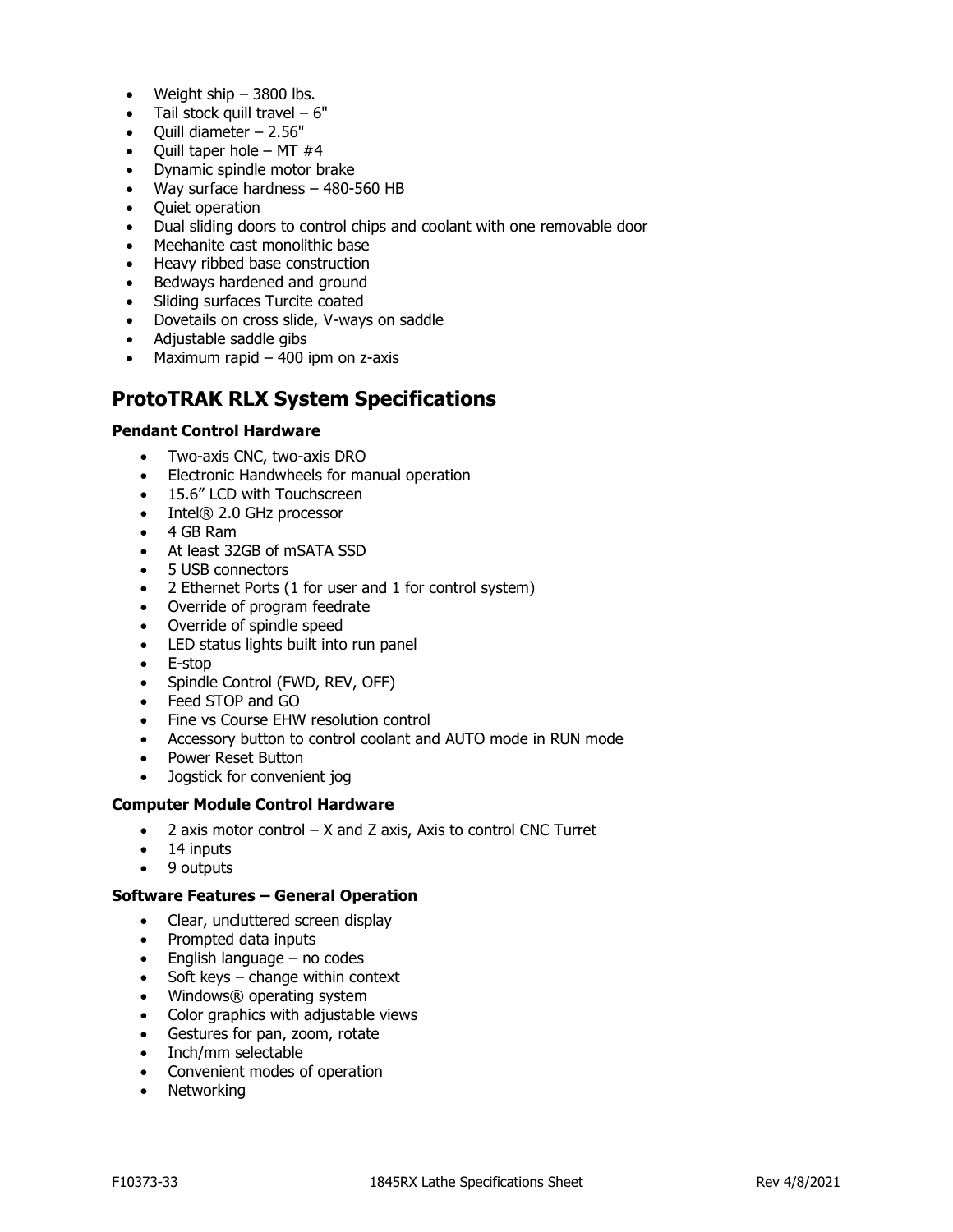# **Info Softkeys**

- Status
- Tool Table
- EPA
- Math Help
- Warnings
- Defaults
- Keyboard
- Calculator

# **DRO Mode Features for Manual Machining**

- Incremental and absolute dimensions
- Powerfeed X or Z
- GO TO
- Do One Tapers for any angle
- Do One Radius
- Do One Fillet
- Thread Repair (O)
- MAX RPM set maximum RPM for spindle to run
- Servo motion to return to home
- Tool offsets from library
- Spindle speed setting with override

# **Program Mode Features**

- Geometry-based programming
- Incremental and absolute dimensions
- Automatic tool nose radius cutter compensation
- Circular interpolation
- Linear interpolation
- Look graphics at all times
- List step graphics with programmed events displayed
- Alphanumeric program names
- Canned Cycles
- Program data editing
- Options within events
- Math helps with graphical interface
- Subroutine repeat of programmed events
- Nesting
- Programmable spindle speeds

# **Canned Cycles**

- Position
- Drill
- Bore
- Turn
- Arc
- Cycle
- Thread
- Groove
- Tap  $(O)$
- Cut Off